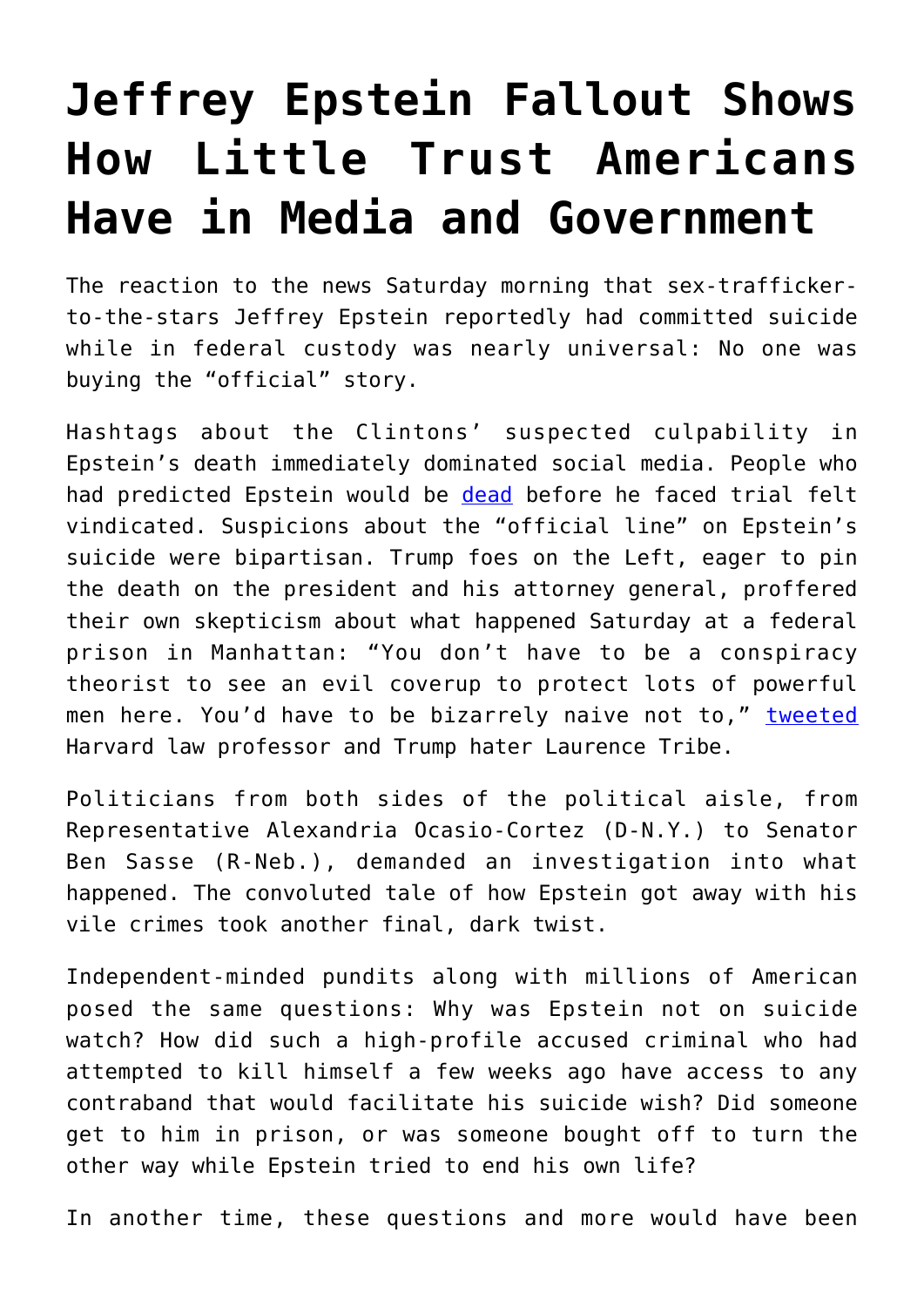raised by investigative reporters working at the country's elite news organizations. Editors and publishers would have dispatched their most dogged journalists to the prison and the hospital where Epstein was pronounced dead. Opinion writers would have been outraged that the day after court documents implicated two Democratic Party elders in his case, Epstein was found dead, taking his sick stories with him to the grave.

But there was little to no interest by major news outlets or opinion websites to counter the sketchy details that were emerging throughout the weekend. [Cassandra Fairbanks](https://twitter.com/cassandrarules/status/1160937398391451648?s=21), a reporter for *Gateway Pundit*, waited for six hours on Saturday outside the Metropolitan Correctional Center where Epstein had been incarcerated and only came in contact with two other reporters: One from the *New York Post* and one from the *Daily Mail*. A few photographers and videographers stopped by occasionally for footage.

Suddenly, rather than focus its attention on the alleged suicide of one of the most notorious and politically connected sex traffickers in history, the media instead targeted those malicious "conspiracy theorists" who refused to accept as fact the questionable circumstances around Epstein's death. The media's collective attitude is best summed up with this [tweet](https://twitter.com/politico/status/1160475967086837761?s=21) posted by *Politico* early Sunday morning: "Jeffrey Epstein's death has brought conspiracy theories into the political mainstream, with some influential people unable to take the details at face value."

In the accompanying [article,](https://www.politico.com/story/2019/08/10/jeffrey-epstein-death-conspiracy-theories-1456309) without irony or a shred of selfreflection, *Politico* editor-in-chief John Harris lamented that "the signature of American politics in the Trump era is a conviction—shared initially by many people who backed Trump but now embraced with similar fervor by many who loathe him—that things are not what they seem, that the official version of events is sustained by lies, that the institutions of American life are not on the level."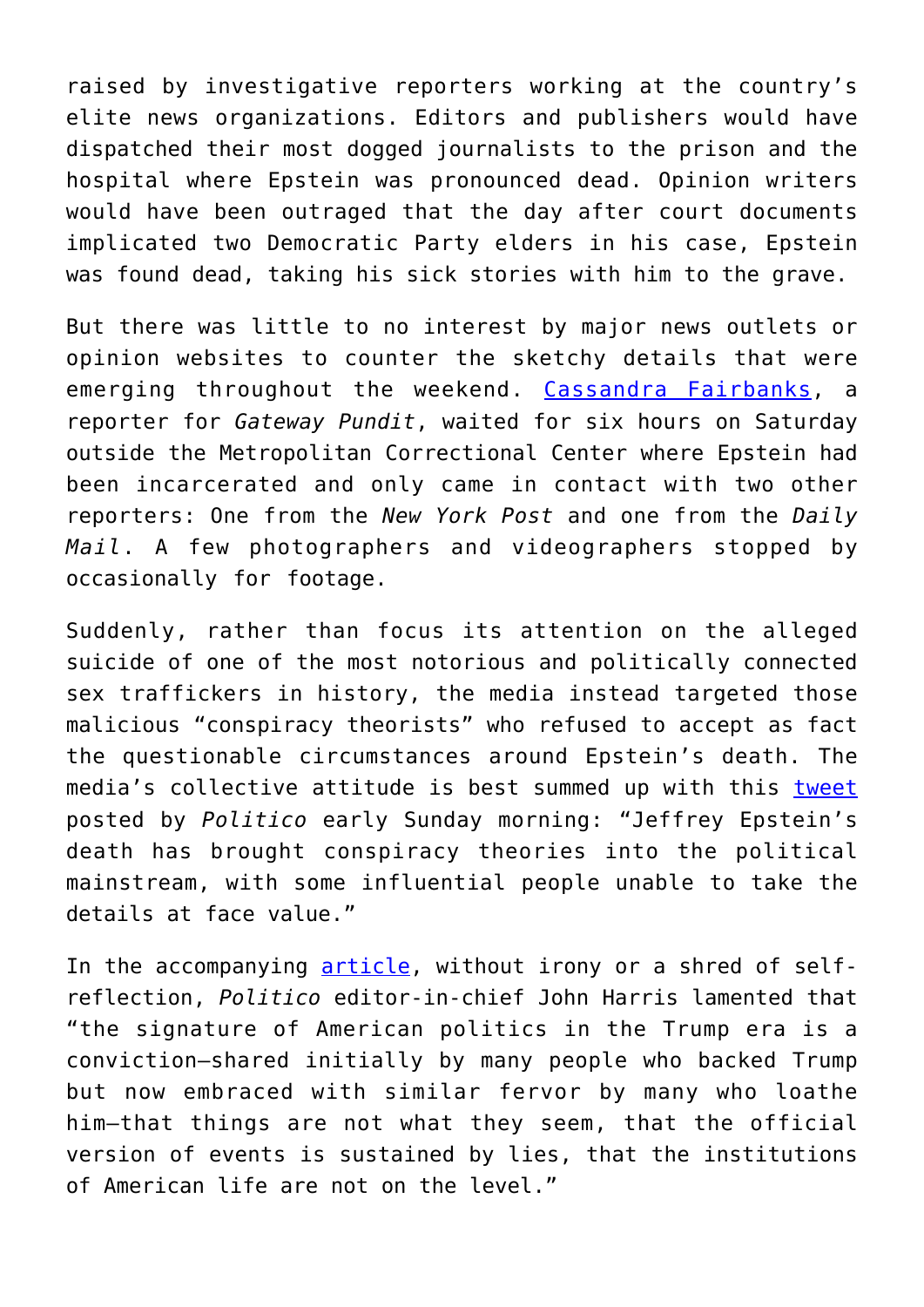But Harris doesn't explore the reasons why this is the dim lens through which millions of his fellow countrymen now view our country's most powerful institutions. Harris doesn't wonder aloud why people distrust the government, our political leadership and our national news media *so much* that they actually believe the Clintons or some other shadowy figures might be responsible for Epstein's death.

Harris doesn't raise the possibility that perhaps a litany of ongoing embarrassments for the news media coupled with the fact that the previous administration weaponized the country's law enforcement and intelligence apparatus to sabotage a rival political campaign and then tried to cover it up are contributing to a general climate of hostility, rage, and doubt.

Harris has good reason to eschew any such quest for insight: Because it would lead him straight to a mirror. Harris' own website and his media colleagues in general have lost all credibility with the American public. From assuring us the Trump campaign [colluded](https://www.politico.com/magazine/story/2019/01/13/trump-russia-collusion-putin-223973) with the Russians to influence the outcome of the 2016 election to reporting every unproven allegation of rape against Brett Kavanaugh, *Politico* and its brethren have fueled this crisis of confidence. (Harris [authored](https://www.politico.com/magazine/story/2018/09/17/kavanaugh-supreme-court-ford-sexual-assault-219983) an article in September 2018 with the headline, "Why God is Laughing at Brett Kavanaugh.")

Pro-life high schoolers wearing Make America Great Again hats were "mocking" and "laughing at" a Native American elder, the [media](https://www.politico.com/story/2019/01/21/native-american-washington-confrontation-1116643) told us. Hillary Clinton will [win](https://www.youtube.com/watch?v=p1-MAJfBvyA) the presidency. The stock market will [tank](https://www.politico.com/story/2016/10/donald-trump-wall-street-effect-markets-230164) after Trump is elected. Donald Trump [won't](https://www.newsweek.com/lot-republicans-think-trump-wont-finish-term-1251056) serve a full term. White supremacy is on the rise and [poses](https://amgreatness.com/2019/08/05/whats-really-behind-the-white-supremacy-terrorism-scare/) a greater threat to national security that Islamic extremism because Trump and Republicans are using special "code words" to fan the flames of racism. There is no [national](https://www.politico.com/magazine/story/2019/03/13/donald-trump-national-emergency-border-225781) [emergency](https://www.politico.com/magazine/story/2019/03/13/donald-trump-national-emergency-border-225781) at the southern border. The Trump Administration is the [first](https://amgreatness.com/2018/05/29/twitter-weeps-over-migrant-children-in-cages-until-they-find-out-obama-did-it/) to lock migrant children "in cages."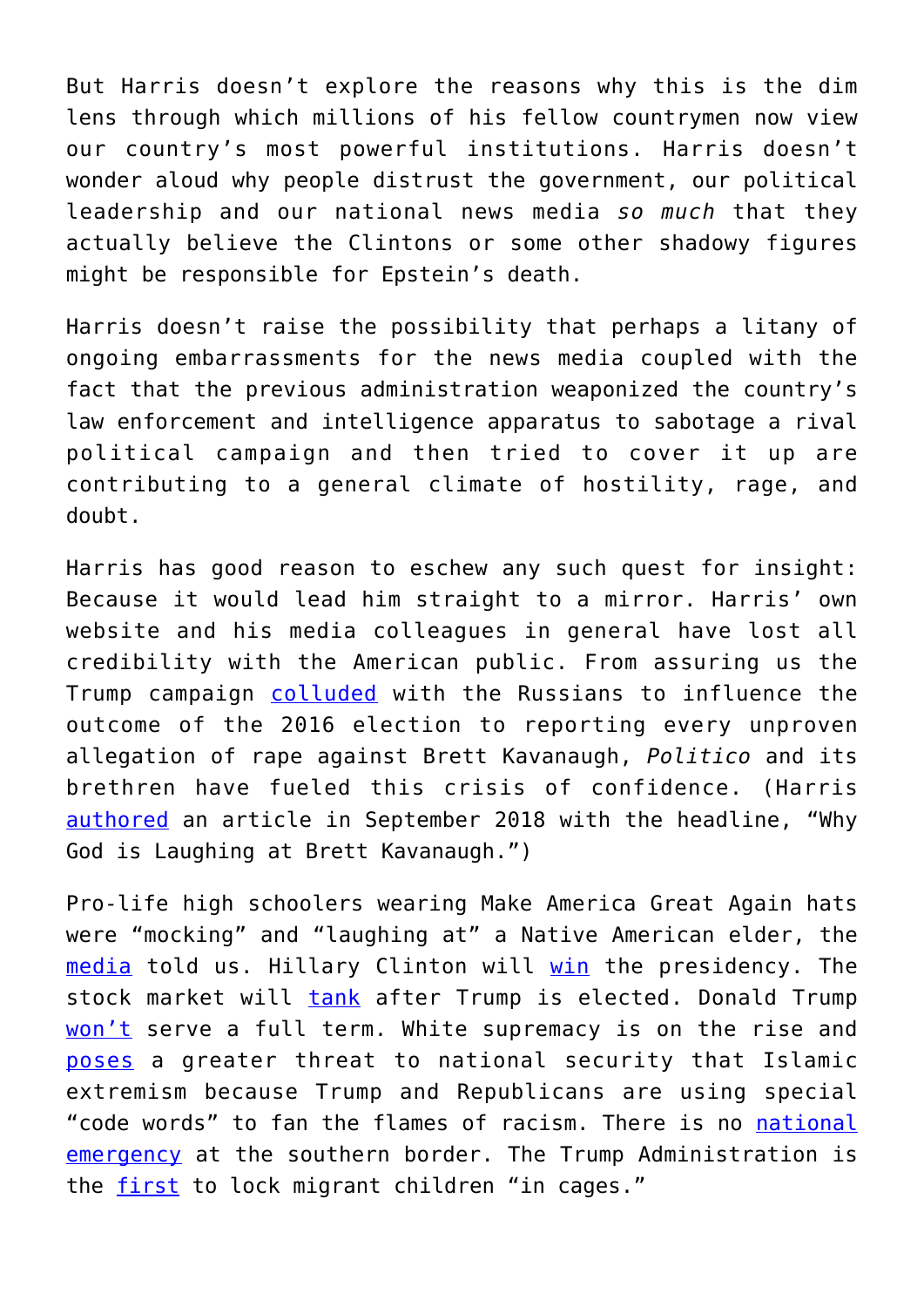That is only a partial list of falsehoods, flat-out lies and legitimate conspiracies that the untrustworthy folks who populate our once respected institutions have told us in the past three years.

Meanwhile, the media continue to ignore or to justify what many Republicans see as the biggest political scandal in our history, which is the way in which the Obama Administration sought to destroy the candidacy and then the presidency of Donald Trump by using the most powerful government methods—including secret surveillance tools—to do it.

One of the men responsible for the "Russiagate" scandal, former Deputy Attorney General Rod Rosenstein, [tweeted](https://twitter.com/rodrosenstein/status/1160763621833629696?s=21) out a *New York Times* [piece](https://www.nytimes.com/2019/08/11/opinion/jeffrey-epstein-suicide-conspiracies.html) on Sunday that claimed Epstein's "suicide conspiracies show how our information system is poisoned."

Rosenstein, taking a cue from his Russiagate collaborators, former FBI Director James Comey and former CIA Director John Brennan, regularly opines on Twitter in this vein. Rosenstein was also the man who accused Trump campaign aide, Carter Page, of being a foreign agent who was conspiring with the Russians to influence the 2016 election. In a government warrant. To a secret court. Using a dossier filled with rumors and innuendo as proof. Sourced by a political British operative.

(Page never was charged with any crime.)

The reason why conspiracies now can take root so quickly is explained by recent poll numbers: A July 2019 Pew Research [survey](https://www.pewresearch.org/fact-tank/2019/07/22/key-findings-about-americans-declining-trust-in-government-and-each-other/) showed that "about two-thirds (69%) of Americans say the federal government intentionally withholds important information from the public that it could safely release, and 61% say the news media intentionally ignores stories that are important to the public."

That indicates a massive failure not of the public, but by the very institutions we fund and have entrusted to promote the nation's safety, well-being and prosperity. In a separate [poll](https://morningconsult.com/wp-content/uploads/2019/08/190816_crosstabs_POLITICO_RVs_v2_JB.pdf)